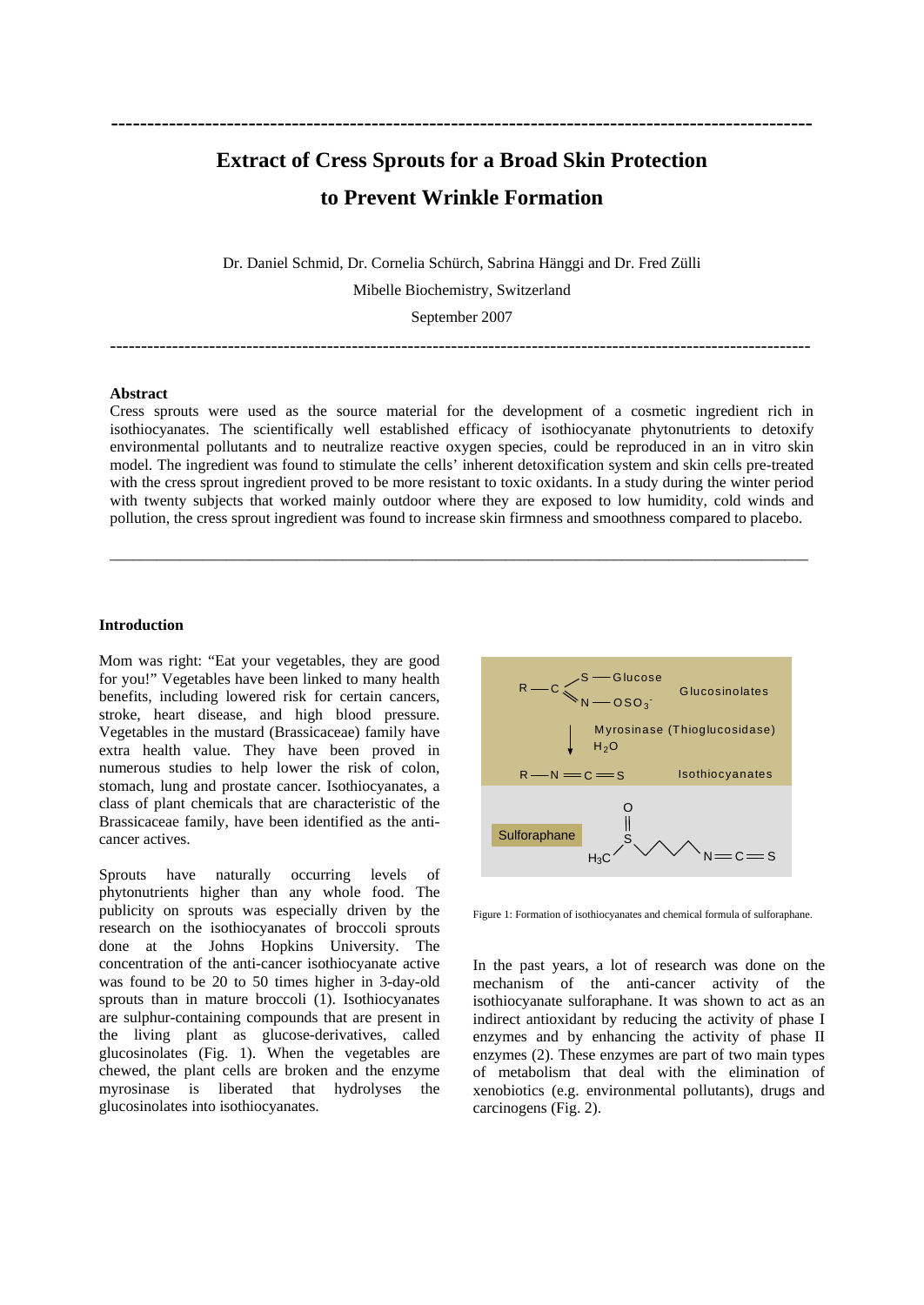

Figure 2: Classical scheme of phase I and phase II xenobiotic-metabolizing

In general, phase I enzymes catalyze reactions that increase the reactivity of hydrophobic compounds, preparing them for reactions catalyzed by phase II enzymes. The latter generally increase water solubility and promote the elimination of the compound from the body. Nowadays, antioxidant enzymes are also regarded as part of the phase II metabolism.

The genes of classical phase II enzymes and antioxidant enzymes contain a specific sequence of DNA called an antioxidant response element (ARE). Isothiocyanates have been found to increase the transcription of genes containing a promoter with an ARE sequence. The exact mechanism is shown in Figure 3. The transcription factor Nrf2 is



Figure 3: Activation of expression of genes with the antioxidant response  $\frac{90}{80}$ element (ARE).  $\sim$ 

the critical regulator of ARE-dependent transcription.<br>Under basal conditions, Nrf2 is largely bound in the<br>extendent to Keep between the Later of the state of the state of the state of the state of the state of the state Under basal conditions, Nrf2 is largely bound in the  $\frac{2}{3}$  set cytoplasm to Keap1. As a heterodimer, Nrf2 is  $\frac{1}{3}$ inactive. But disruption of the Nrf2-Keap1 complex leads to nuclear translocation of Nrf2, binding to the ARE sequence and expression of detoxification and antioxidant enzymes. The isothiocyanates are  $\frac{1}{200}$   $\frac{1}{200}$   $\frac{200}{200}$   $\frac{400}{200}$   $\frac{1}{200}$   $\frac{600}{200}$ speculated to activate this pathway either by specific interaction with Keap1 and thereby liberating Nrf2  $(3)$  hydroperoxide or by induction of Nrf2 expression and suppression of

# **A Cosmetic Ingredient Based on Garden Cress**

Garden cress displays a spicy aroma and a refreshing, peppery-pungent taste. Like the other members of the

Brassicaceae family, garden cress owes its aroma to isothiocyanates. Garden cress is suitable for hydroponic cultivation and typically harvested just a week after germination. 4 to 5 day old garden cress sprouts were used as the raw material to produce the cosmetic ingredient Detoxophane. The composition of the ingredient is the following (INCI): Lepidium Sativum Sprout Extract, Glycerin, Lecithin, Phenoxyethanol and Aqua.

Figure 2: Classical scheme of phase 1 and phase 11 xenobiotic-metabolizing glucoraphanin. For analysis of the sulforaphane content, enzymes. For a better skin uptake, the actives of Detoxophane are incorporated into liposomes. In the sprouts, sulforaphane is present as glycoside, called the sprout extract was first treated with myrosinase to hydrolyze the glycosides and the resulting sulforaphane was measured by HPLC after cyclocondensation with 1,2-benzenedithiol (5). The percentage of sulforaphane in the ingredient was standardized at 0.005 to 0.012%.

#### **Protection against Oxidative Stressors**

Detoxophane was found to positively modulate the expression of phase I and phase II enzymes (results not shown). As consequence, cells in culture pretreated with Detoxophane should be more resistant against toxic chemicals. This protective effect of Detoxophane was analyzed *in vitro* using normal human epidermal keratinocytes. The chemical stressor used was tert-butyl hydroperoxide (t-BH) which is a strong oxidizing organic peroxide.

The keratinocytes were precultured in standard growth medium. Then the cells were pre-treated for 24 hours with 0.05 % Detoxophane. After this pretreatment, the culture supernatant was removed and standard growth medium with t-BH was added. After 4 hours' incubation, the cell viability was measured by MTT assay. Cell viability was analyzed again 20 hours after incubation with the stressor. Detoxophane exerted an impressive protection against t-BH (Fig. 4).



Figure 4: Detoxophane protects human keratinocytes against ter-butyl hydroperoxide

that of Keap1 (4). The  $IC_{50}$  value, indicating the concentration of the **Sprouts** protective effect persisted even after 20 hours after stressor inducing 50 % mortality, increased from 258 µM in the control without Detoxophane to 646 µM in the culture pre-treated with Detoxophane. The incubation with t-BH with an  $IC_{50}$  value of the control of 146 µM shifted to 236 µM with Detoxophane.